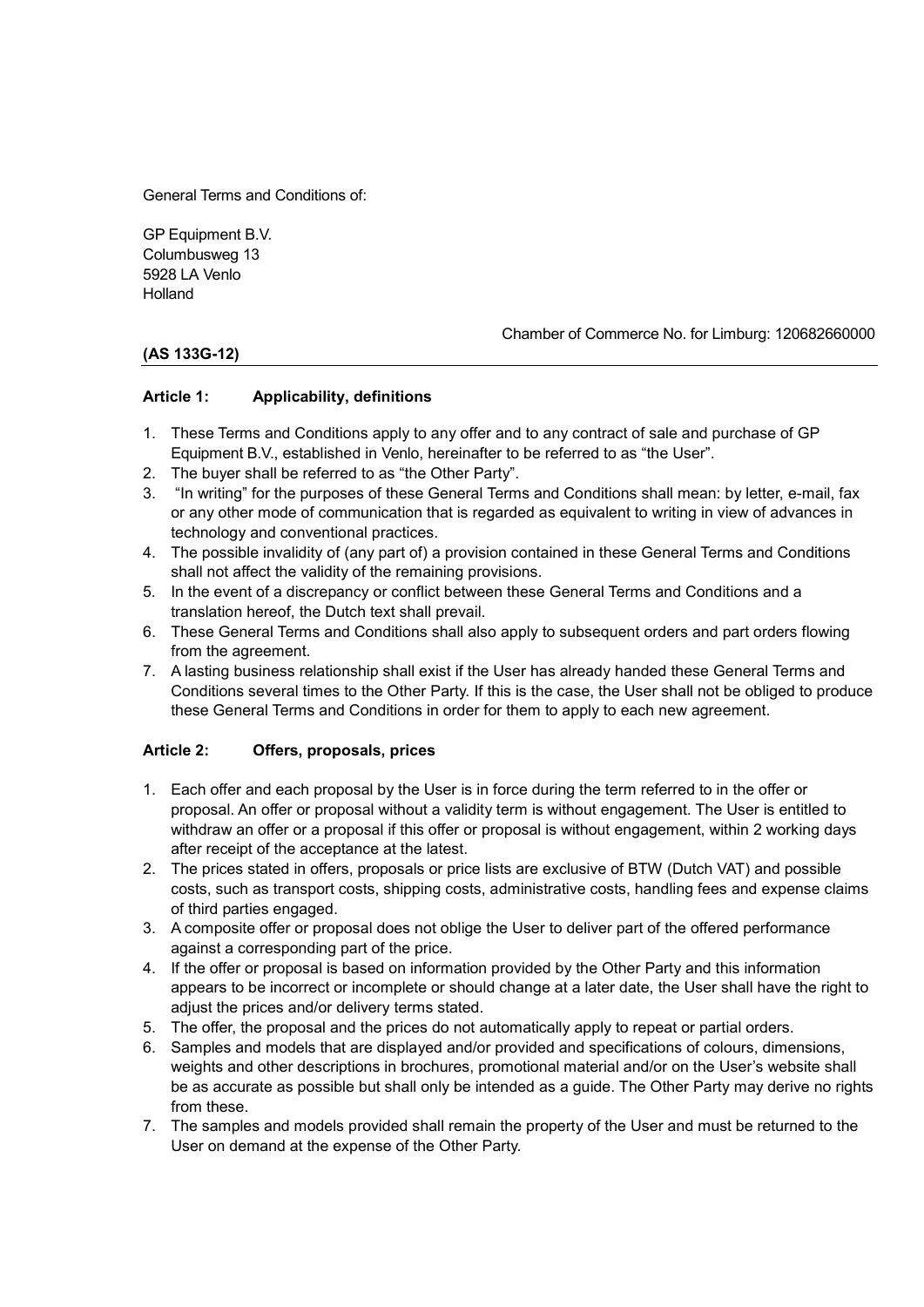8. If (cost) price increasing circumstances occur at the expense of the User between the date of concluding the agreement and the execution thereof, due to legislation and regulations, government measures, currency fluctuations or price changes of the required materials and/or raw materials, the User shall have the right to increase the agreed prices and charge these to the Other Party.

### **Article 3: Establishing agreements**

- 1. The agreement is established after the Other Party has accepted the offer of the User, also if this acceptance deviates on secondary issues from this offer. However, when the acceptance of the Other Party shall deviate in essential aspects, the agreement shall only be concluded if the User has explicitly agreed with these deviations in writing.
- 2. The User shall only be bound to:
	- a. an order without prior offer thereto;
	- b. oral agreements;
	- c. additions to or changes of the General Terms and Conditions or agreement;

after written confirmation to the Other Party or as soon as the User - without objection of the Other Party - has started the performance of the order or arrangements.

### **Article 4: Engaging third parties**

If required for the proper execution of the agreement according to the User, it shall have the right to have specific deliveries carried out by third parties.

### **Article 5: Obligations of the Other Party**

- 1. The Other Party must ensure that it shall make all information required for the execution of the agreement available to the User in time and in the manner required by it, and that the information is correct and complete.
- 2. The Other Party may only sell on items delivered by the User in the original packaging from the User or its supplier. The Other Party may make no changes to the original packaging and shall prevent any damage.
- 3. If the above obligations are not fulfilled in full or on time, the User shall have the right to suspend the execution of the agreement until the time that the Other Party has fulfilled its obligations. The costs in connection with the delay obtained and the other consequences arising from this shall be at the expense and risk of the Other Party.
- 4. If the Other Party fails to comply with its obligations and the User fails to require performance by the Other Party, it shall not affect the User's right to require performance at a later date.

### **Article 6: Delivery, delivery terms**

- 1. Agreed delivery terms shall never be considered as strict deadlines. If the User fails to meet its delivery obligations in full or on time, the Other Party must give notice of default to him and grant reasonable time to meet these delivery obligations at a later date.
- 2. The User is entitled to deliver in phases, whereby each partial delivery may be invoiced separately.
- 3. The risk concerning the items to be delivered shall pass to the Other Party at the time of delivery. This is the moment that these items to be delivered will leave the premises, the warehouse or the shop of the User, or the moment that the User has informed the Other Party that it may collect the items.
- 4. Dispatch or transport of the items shall take place at the expense and risk of the Other Party in a manner to be decided by the User. The User is not liable for any damage of whatever nature – whether or not to the items themselves – that is related to the dispatch or the transport.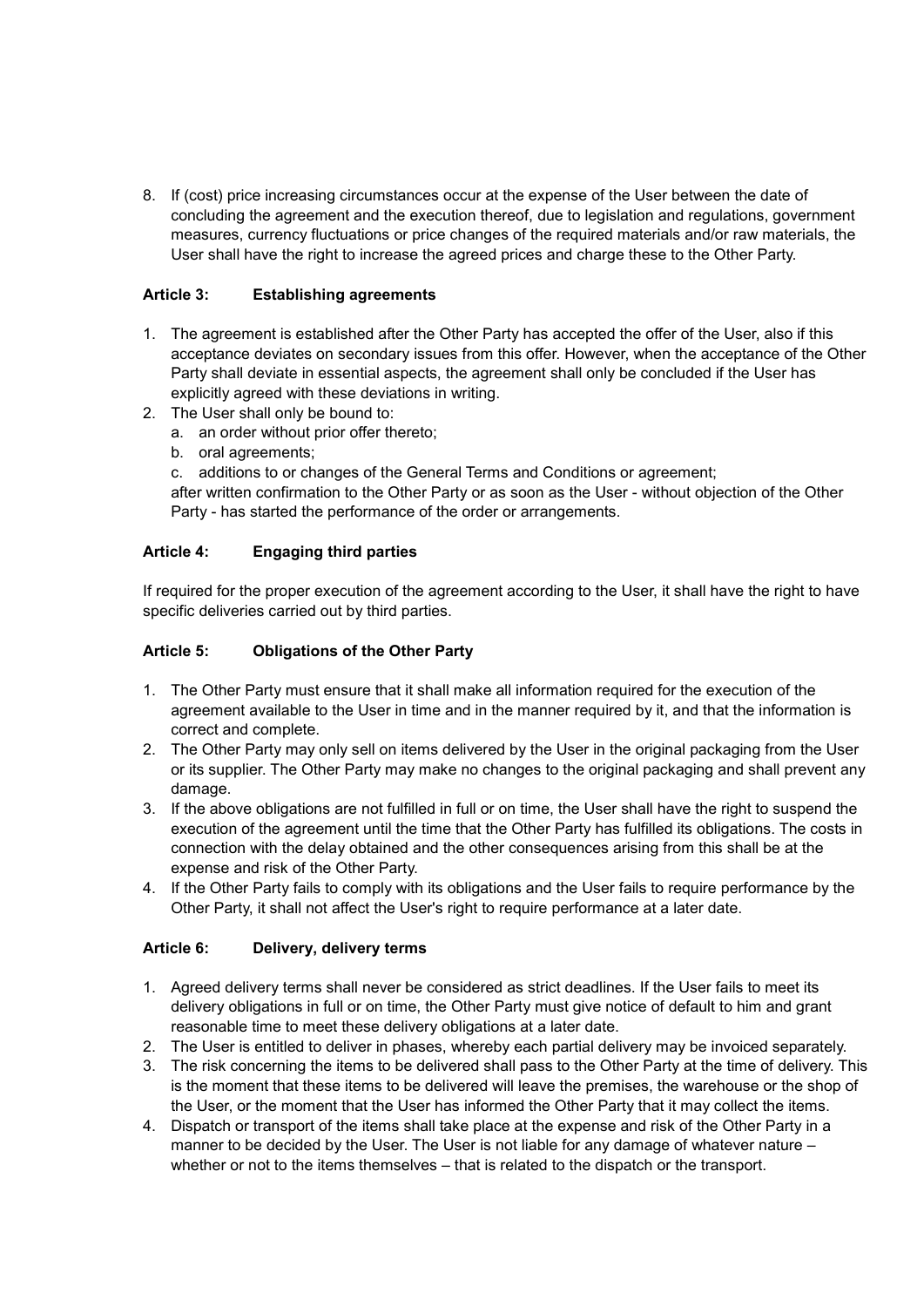- 5. If the User delivers the items itself to the Other Party, the risk of the items will pass at the moment that these items arrive at the Other Party's location and are in fact at its disposal.
- 6. If it appears impossible, due to a cause within the risk area of the Other Party, to deliver the items ordered (in the agreed manner) to the Other Party, or if these items are not collected, the User shall have the right to store the items at the expense and risk of the Other Party. The Other Party should enable the User after giving notice of the storage, within a term to be fixed by the User, to deliver the items within the term fixed or collect the items within this term.
- 7. If the Other Party still fails to meet its purchase obligation after the term referred to in the previous paragraph, it shall be immediately in default. The User shall then have the right to fully or partially terminate the agreement with immediate effect by a written statement and to sell the items to third parties without the User being obliged to compensate any damage, cost or interest arising from this. The aforesaid shall not affect the Other Party's obligation to compensate any (storage) costs, loss due to delay, lost profits or any other damage or the right of the User to claim fulfillment at a later date.
- 8. An agreed delivery term will not take effect until the moment that the User has received all information required for the delivery and the possible agreed (advance) payment of the Other Party. If delay arises from this, the delivery term shall be extended accordingly.

# **Article 7: Packaging**

- 1. Packaging that is designated to be used several times shall remain the property of the User. This packaging may not be used by the Other Party for any purpose other than for which it is designated.
- 2. The User shall determine if the packaging must be returned by the Other Party or that it shall collect the packaging itself and at whose expense it will be conducted.
- 3. The User is entitled to charge the Other Party a fee for this packaging. If the packaging is returned by the Other Party for free within the term agreed, the User must take back this packaging and pay back the fee charged for this to the Other Party or deduct it from the fee that the Other Party has to pay for packaging on the following delivery. The User shall at all times have the right to deduct a 10% handling fee from the amount to be paid back or settled.
- 4. If the packaging is damaged, incomplete or has been destructed, the Other Party shall be liable for the damage and its entitlement to a repayment of the fee shall lapse.
- 5. If the damage referred to in the previous paragraph is higher than the fee charged, the User shall not have to take back the packaging. The User shall then have the right to charge this to the Other Party at cost price, deducted by the fee paid by the Other Party.
- 6. Packaging for single use does not have to be taken back by the User and may be left at the Other Party's. Possible costs for removal shall be at the expense of the Other Party.

# **Article 8: Complaints and returns**

- 1. The Other Party is obliged to check the delivered items immediately after receipt and to state any visible failures, defects, damage and/or deviations in numbers, on the consignment note or on the accompanying note. In the absence of a consignment note or an accompanying note, the Other Party must report the failures, defects etc. within 2 working days after receipt of the items to the User, followed by a written confirmation thereof. In the absence of such a report, the items are deemed to have been received in good condition and to meet the agreement.
- 2. Other complaints must be reported to the User in writing immediately after discovery yet ultimately within the agreed guarantee period. The Other Party shall bear all risks of failing to report directly. If no explicit guarantee period has been agreed, the period of one year following delivery shall apply.
- 3. If a complaint has not been lodged with the User within the terms referred to in the previous paragraphs, it is not possible to make a claim under the agreed guarantee.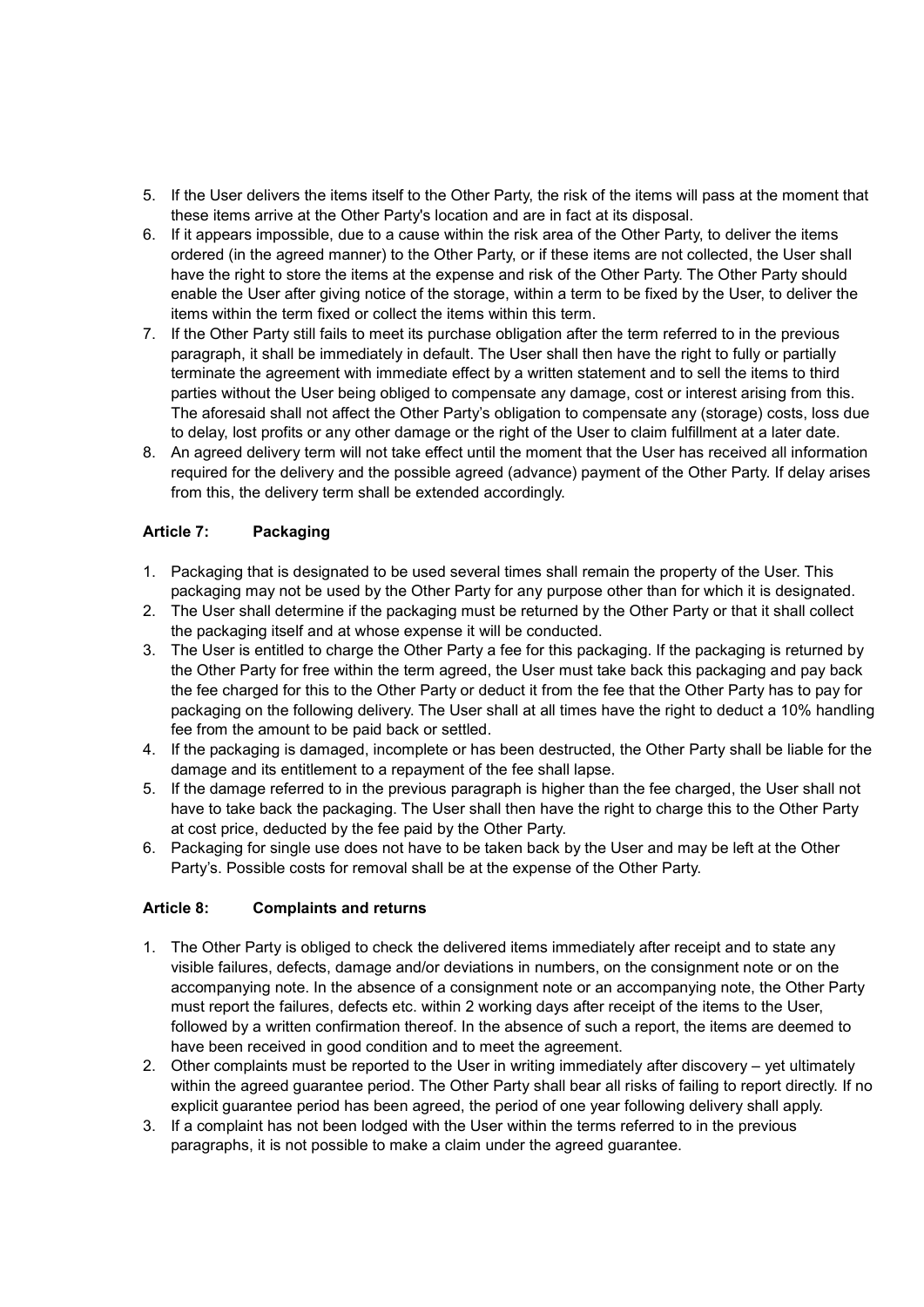- 4. Items ordered shall be delivered in the (wholesale) packaging in stock at the User's and/or the minimum quantities or numbers. Small differences in view of specified measures, weights, numbers, colours etc., acceptable within the industry, are not considered as failures on the part of the User. In such event it is not possible to make a claim under the guarantee.
- 5. Complaints shall not suspend the Other Party's payment obligations.
- 6. The Other Party must give the User the opportunity to investigate the complaint and must provide all information to the User that is relevant for the complaint. If the items need to be returned for investigating the complaint, this will be at the expense of the Other Party unless the complaint appears well-founded. The transport risk will always be borne by the Other Party.
- 7. In all cases, returning the items shall take place in a manner to be determined by the User and in the original packaging or deposit packaging.
- 8. No complaints can be lodged in respect of imperfections in or characteristics of items produced from natural materials, if these imperfections or characteristics are inherent to the nature of these materials.
- 9. No complaints can be lodged about discolourations and small colour deviations.
- 10. No complaints can be lodged about items that have changed in nature and/or composition or that have been fully or partially treated or processed.

# **Article 9: Guarantees**

- 1. The User shall ensure that the agreed deliveries are carried out appropriately and in accordance with the standards applicable in its sector, but shall never give further guarantee in respect of these deliveries than explicitly agreed between parties.
- 2. The User shall be responsible during the guarantee period for the usual quality and reliability of the items delivered.
- 3. If the manufacturer or supplier provides a warranty for the items delivered by the User, this warranty shall apply in the same manner between the parties. The User shall inform the Other Party in this regard.
- 4. If the purpose for which the Other Party wishes to treat, process or use the items differs from the customary use of these items, the User shall only guarantee that the items are suitable for this purpose if it has confirmed so in writing to the Other Party.
- 5. No claim can be made under the guarantee until the Other Party has paid the price agreed for the items.
- 6. If the Other Party rightly makes a claim under the guarantee, the User shall take care of the repair or replacement of the items - at its own discretion - or refund or reduce the agreed price. If there is any additional damage, the provisions set out in the Liability Article of these General Terms and Conditions shall apply.

# **Article 10: Liability**

- 1. The User shall accept no liability other than the guarantees explicitly agreed or given by the User.
- 2. Subject to the provisions of the previous paragraph, the User is only liable for direct damage. Any liability of the User for consequential damage such as trading losses, loss of earnings and/or losses sustained, damage caused by delay and/or personal or bodily injury shall be expressly excluded.
- 3. The Other Party must take all measures needed to prevent or limit the damage.
- 4. If the User is liable for the damage suffered by the Other Party, the User's liability for compensation shall at all times be restricted to the maximum amount paid by the insurer where appropriate. If the insurer does not pay or if the damage is not covered by the insurance taken out by the User, the User's liability for compensation shall be limited to the invoice amount of the delivered items.
- 5. The Other Party must sue the User within 6 months at the latest after the damage it has suffered has become known to it or should have become known to it.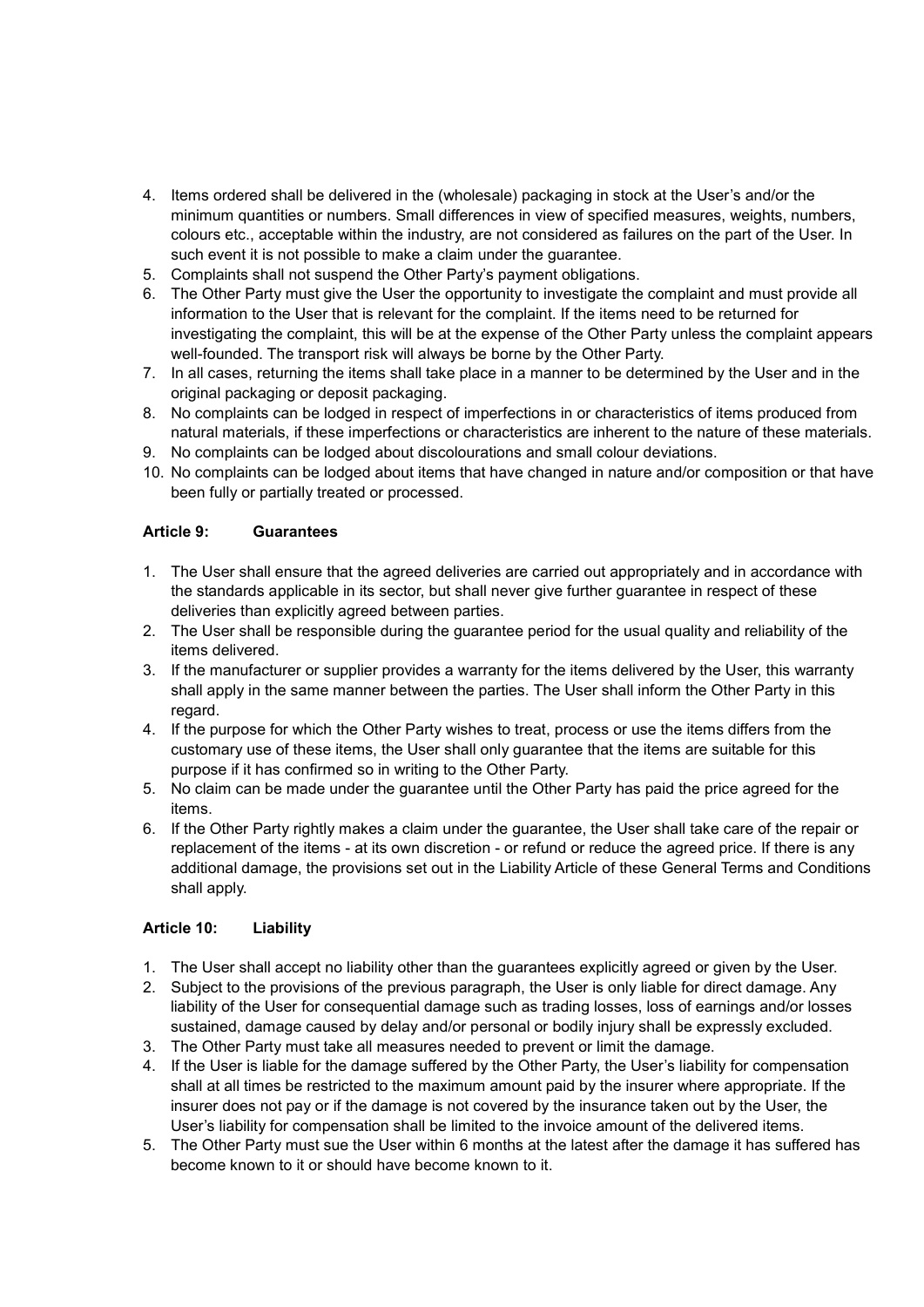- 6. The User is not liable and the Other Party cannot make a claim under the applicable guarantee, if the damage has arisen due to:
	- a. improper use or use contrary to the purpose for which the items delivered were intended or the directions, advice, operating instructions, leaflets, etc. provided by or on behalf of the User;
	- b. by incompetent safekeeping (storage) or maintenance of the items;
	- c. by errors or incompletenesses in the information provided to the User by or on behalf of the Other Party.
	- d. instructions or directions from or on behalf of the Other Party;
	- e. due to the choice of the Other Party, which deviates from the User's advice and/or what is customary;
	- f. the choice made by the Other Party in respect of the items to be delivered.
	- g. repairs or other work or processing being carried out on the items delivered by or on behalf of the Other Party without express, prior, written approval from the User
- 7. The Other Party is fully liable for all damage arising from this in all cases listed in the previous paragraph, and indemnifies the User explicitly against any claims from third parties to compensate this damage.
- 8. The limitations of the liability stated in this article shall not apply if the damage is due to intent and/or recklessness by the User or its supervisory staff on a management level or if mandatory legal provisions oppose this. Only in these cases shall the User indemnify the Other Party against any third party claims.

# **Article 11: Payment**

- 1. The User is always entitled to require (partial) advance payment or any other security for payment by the Other Party.
- 2. Payment must take place within an expiry period of 30 days after the invoice date, unless parties have agreed a different payment term in writing. The invoice shall be considered correct if the Other Party has not contested it within this payment term.
- 3. If an invoice is not fully paid after expiry of the term referred to in the previous paragraph or if it was not possible to pay the amount by direct debit, the Other Party is due to the User a default interest of 2% per month, to be calculated cumulatively over the principal sum. Parts of a month are computed as a full month.
- 4. If the Other Party still fails to pay after receiving notice, the User will furthermore have the right to charge the extrajudicial collection costs to the Other Party, amounting to 15% of the invoice sum, with a minimum of  $\epsilon$  150.00.
- 5. In the absence of full payment by the Other Party, the User shall have the right to terminate the agreement without further notice of default by a written statement or to suspend its obligations under the agreement until the Other Party has made full payment or provided appropriate security. The User shall also have the aforementioned right of suspension if it has legitimate grounds to doubt the Other Party's creditworthiness even before the Other Party enters into default regarding payment.
- 6. Payments made by the Other Party will first be deducted by the User from all interest and costs due and then from the due and payable invoices that have been outstanding longest, unless the Other Party has stated in writing on payment that it concerns a later invoice.
- 7. The Other Party may not deduct any claims of the User from any reclamations that it has on the User. The aforesaid also applies if the Other Party applies for a (temporary) suspension of payment or is declared bankrupt.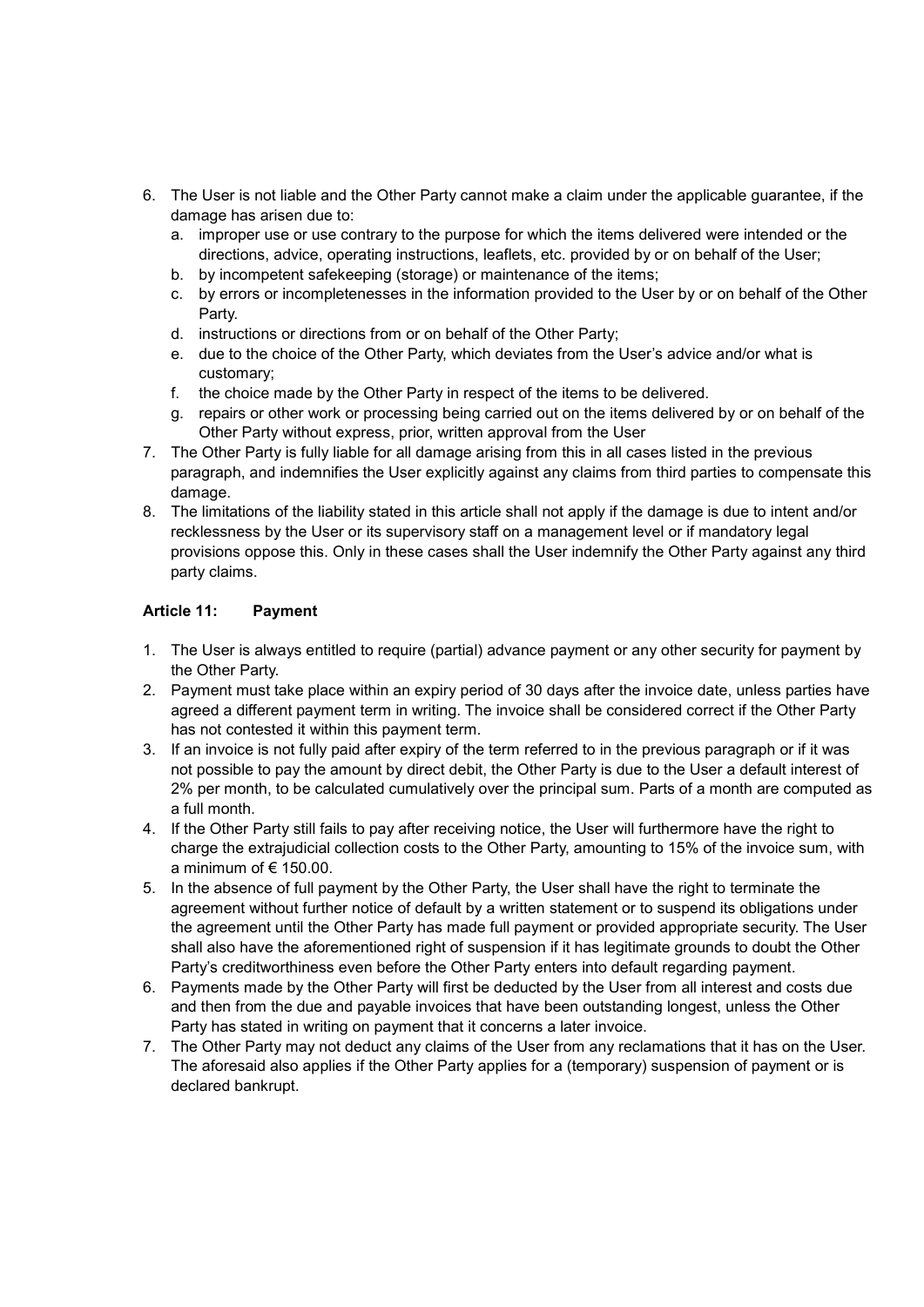### **Article 12: Retention of title**

- 1. The User shall retain title of all items delivered and to be delivered up until the point at which the other party has completely fulfilled all payment obligations towards the User.
- 2. The payment obligations referred to in the previous paragraph consist of payment of the purchase price of the items, increased by claims relating to work performed in connection with that delivery, as well as claims relating to any damage due to the Other Party's attributable failure to meet its obligations, including payment of damages, extrajudicial collection costs, interest and possible penalties.
- 3. If this refers to the delivery of identical, non-individualized items, the consignment of items relating to the oldest invoice shall be considered to have been sold first. Therefore, retention of title always remains with the items delivered that are still in stock, in the shop and/or form a part of the inventory and equipment of the Other Party on invoking retention of title.
- 4. All items in which title is retained, may not be sold on by the Other Party in the framework of the ordinary business operations, unless it has also stipulated retention of title with its suppliers to the items delivered.
- 5. As long as the title is retained in the items delivered, the Other Party may not pledge the items in any manner or bring items under the (actual) control of a financer by means of lists containing items pledged.
- 6. The Other Party must notify the User immediately if third parties pretend to have ownership or other rights to the items in which title is retained.
- 7. The Other Party must safekeep the items carefully and as identifiable property of the User for as long as title is retained in them.
- 8. The Other Party has to take out a business interruption or home contents insurance to ensure that the items delivered which are subject to retention of title are included in the policy and the Other Party will allow the User inspection on demand into the insurance policy and the accompanying proofs of premium payments.
- 9. If the Other Party contravenes the provisions of this article or if the User claims retention of title, the User and its employees shall have the irrevocable right to enter the Other Party's premises and take back the items subject to retention of title. This applies without prejudice to the User's entitlement to compensation of damage, lost profit and interest and the right to terminate the agreement without any notice of default by a written statement.

### **Article 13: Bankruptcy, loss of power to dispose of property, etc.**

- 1. The User always has the right to terminate the agreement without any notice of default by a written statement to the Other Party, at the time when the Other Party:
	- a. is declared bankrupt or files for bankruptcy;
	- b. applies for (temporary) suspension of payment;
	- c. is affected by enforceable seizure;
	- d. is placed under guardianship or judicial supervision;
	- e. otherwise loses the power to dispose of its property or loses legal capacity regarding all or part of its assets.
- 2. The Other Party must always notify the guardian or administrator of the (contents of the) agreement and these General Terms and Conditions.

### **Article 14: Force majeure**

1. In the event of force majeure on the part of the Other Party or the User, the User shall have the right to terminate the agreement by a written statement to the Other Party or to suspend the fulfillment of its